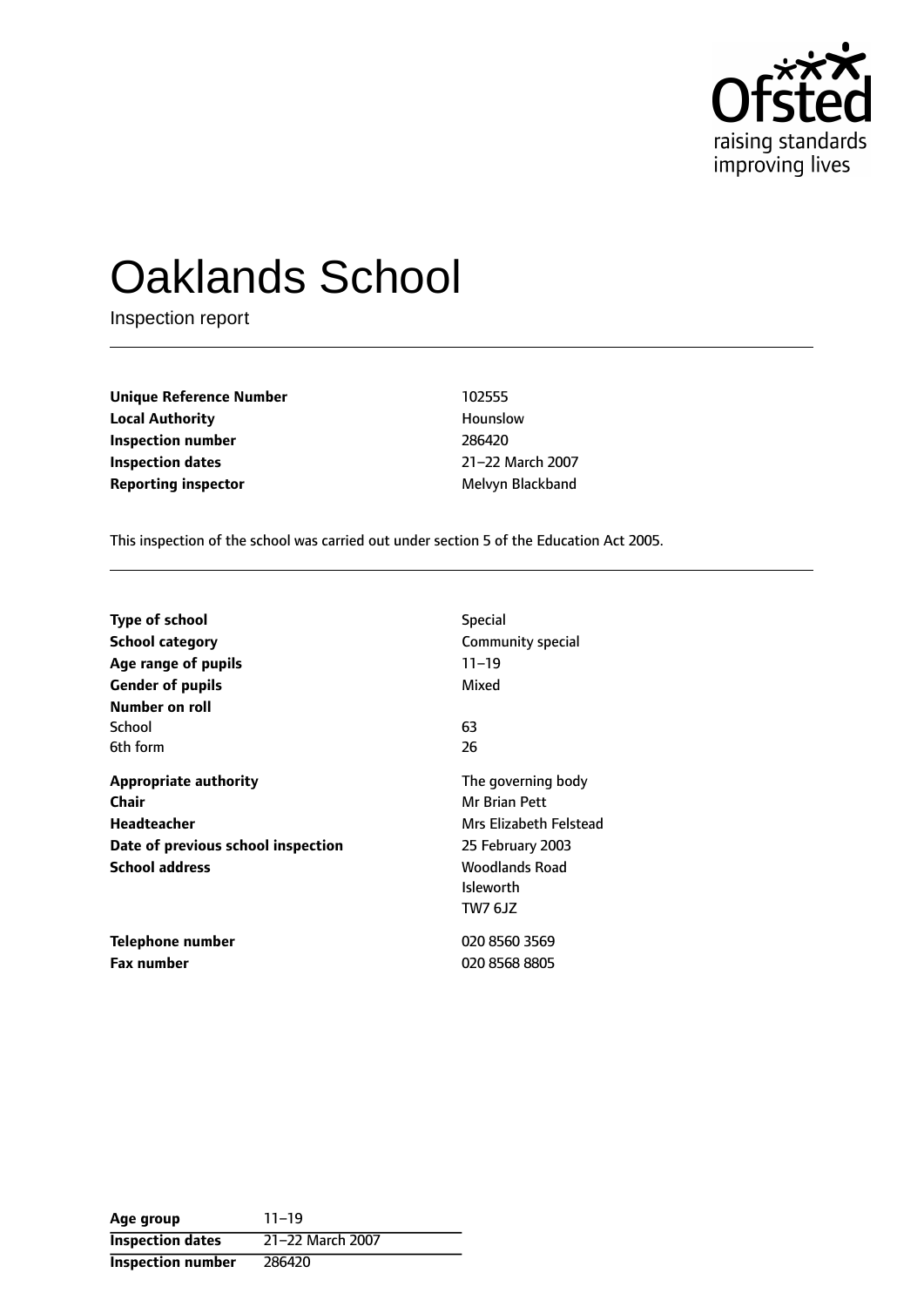.

This document may be reproduced in whole or in part for non-commercial educational purposes, provided that the information quoted is reproduced without adaptation and the source and date of publication are stated.

Further copies of this report are obtainable from the school. Under the Education Act 2005, the school must provide a copy of this report free of charge to certain categories of people. A charge not exceeding the full cost of reproduction may be made for any other copies supplied.

<sup>©</sup> Crown copyright 2007

Website: www.ofsted.gov.uk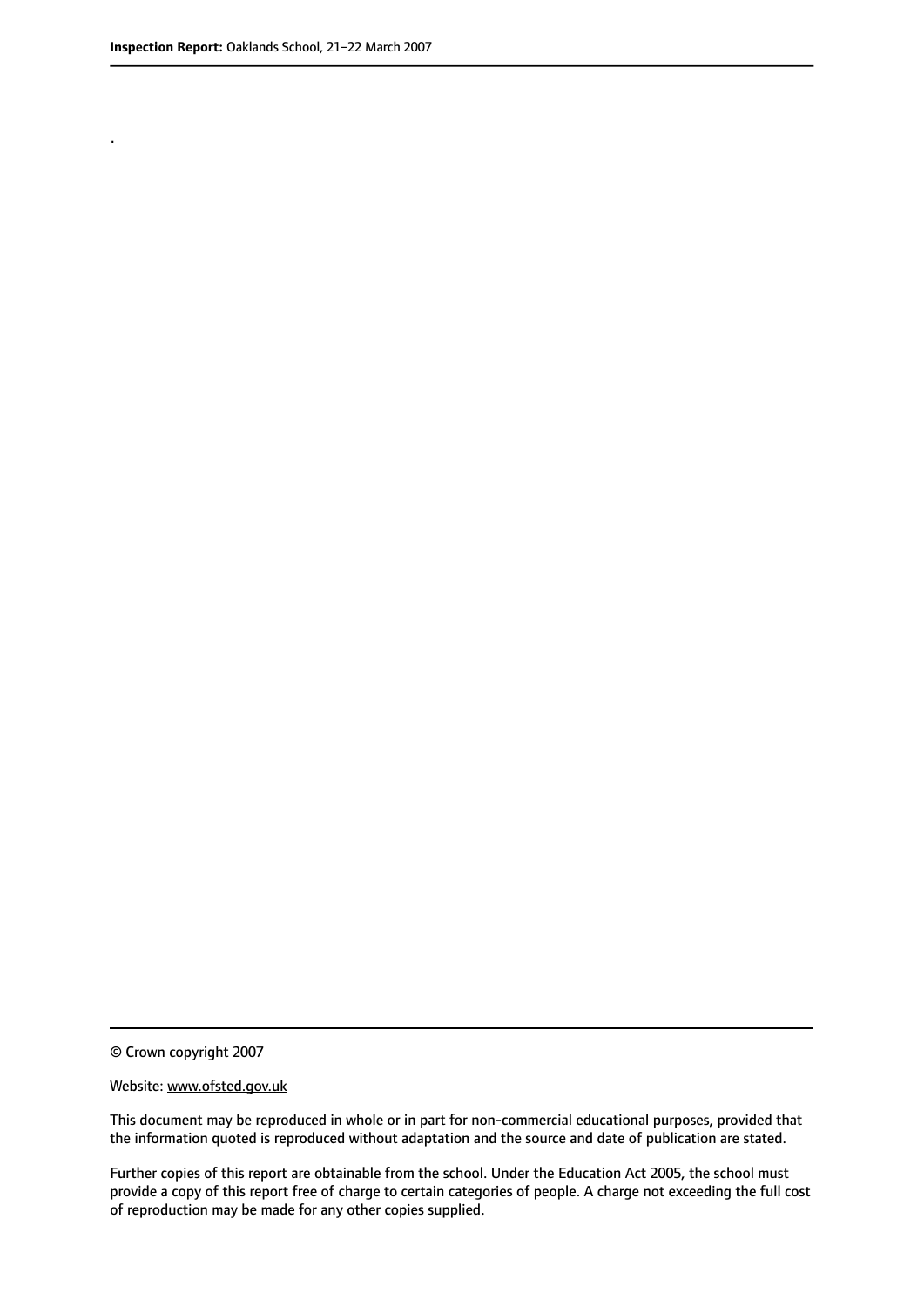## **Introduction**

The inspection was carried out by an Additional Inspector

#### **Description of the school**

Oaklands School provides for pupils with severe learning difficulties (SLD), as well as pupils with autistic spectrum conditions(ASC) and other pupils with profound and multiple difficulties (PMLD), many of whom have associated medical needs. Over half of the pupils are from minority ethnic groups and the majority of these pupils are at the earliest stages of learning English. Almost half of the pupils are between the ages of 16 and 19 years. The percentage of pupils entitled to free school meals is above the national average for similar schools. The school is currently applying for specialist college status in sensory and physical development.

#### **Key for inspection grades**

| Outstanding  |
|--------------|
| Good         |
| Satisfactory |
| Inadequate   |
|              |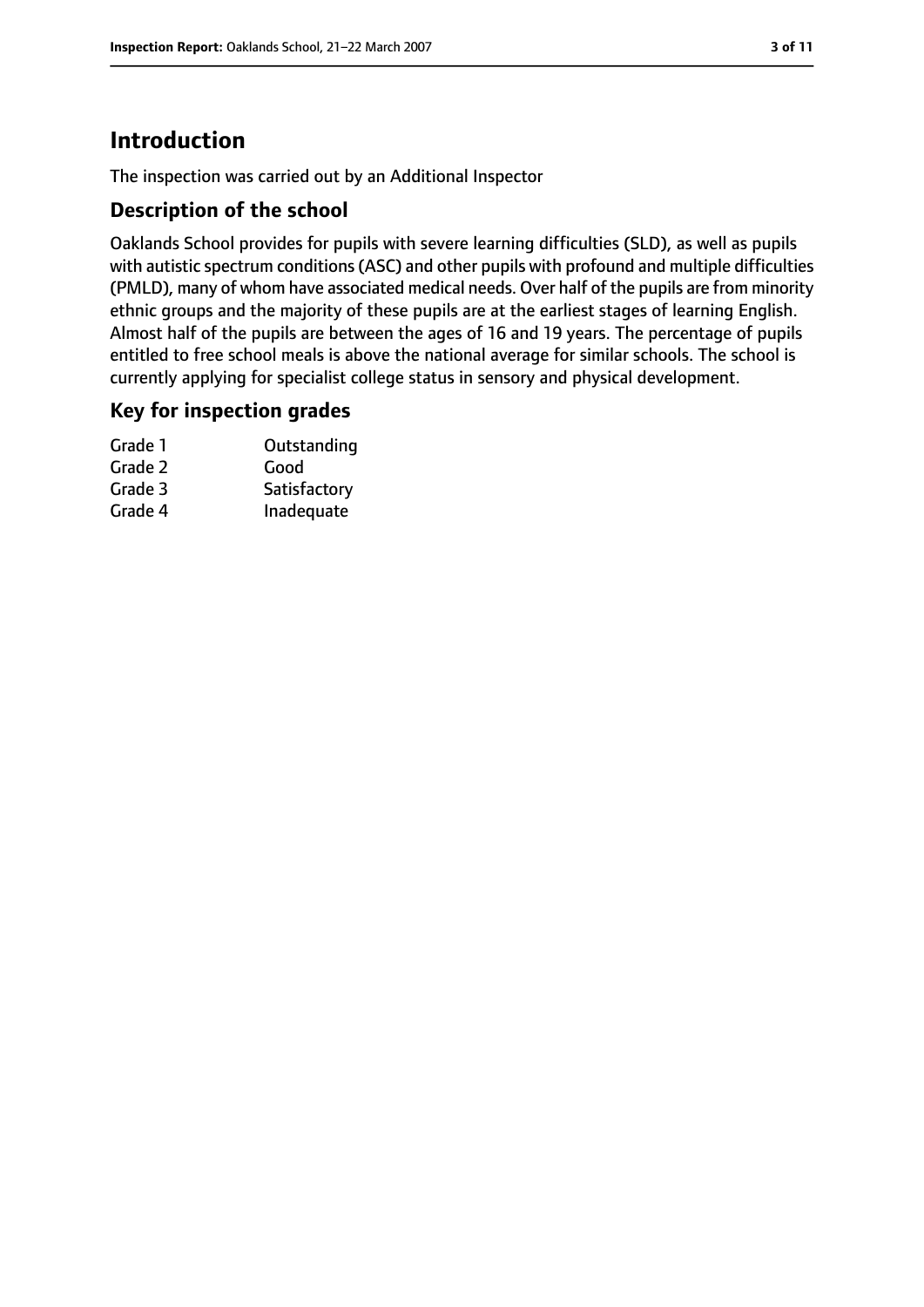### **Overall effectiveness of the school**

#### **Grade: 1**

Oaklands is an outstanding school which continually strives to improve the provision for all the learners. Because of their learning difficulties the standards reached by pupils are exceptionally low, but all pupils do well in their studies and many make outstanding progress. The pupils love coming to school and parents are very happy for their children to attend, knowing they will be safe, that they enjoy their lessons and that the school has high expectations of their progress. One parent commented, and;quot;Great staff, great school!and;quot; All the pupils make excellent progress in their personal development. The school's monitoring and tracking of the pupils' overall achievement is outstanding. The quality of teaching is excellent, particularly for pupils with profound and multiple difficulties and those with autistic spectrum conditions. Teaching in the post 16 department is outstanding and most pupils achieve very well. The pupils enjoy their lessons and respond by trying their best. Lessons are well planned but the school is aware that there are slight inconsistencies in the recording of each small step in the pupils' learning. The curriculum is outstanding because it is so well tailored to the pupils' needs. It is enriched by the excellent use of off-site visits to extend the pupils' cultural understanding and by the exemplary procedures to enable pupils to learn and mix socially with pupils at a number of mainstream secondary schools.

The pupils thrive within the caring and supportive ethos of the school. Children who are underachieving because of personal difficulties are very quickly identified and supported. A strong emphasis is placed on personal, health and social education (PHSE). This promotes the pupils' emotional and behavioural development and they learn to remain healthy, to keep safe and to behave well. The pupils are involved wherever possible in decisions about themselves. Pupils in the post 16 part of the school make excellent gains in their level of maturity and self confidence, helped by an outstanding programme of work experience. The pupils value the school. This is evident through the good relationships they have with staff, their excellent attendance and the way they all proudly wear their uniforms.

All this occurs because of outstanding leadership and management. The head teacher is highly regarded by staff and her work is outstanding, particularly in ensuring that staff work as a close knit team and share a common vision for the school. She is supported by a very able deputy. The school evaluates its work very well. It seeks and acts on the views of all connected with the school, not least the pupils themselves. The governing body is very supportive and monitors aspects of the school's work robustly. The school has a very good track record over many years and has an outstanding capacity to improve further.

#### **Effectiveness and efficiency of the sixth form**

#### **Grade: 1**

Pupils make outstanding progressin their personal development because of excellent procedures to develop their experiences of adult life. The school has developed an ambitious work experience programme to which the pupils respond enthusiastically. The pupils are encouraged to take as many opportunities as possible to make their own choices and to seek independence. The staff effectively promote an adult ethos and mature behaviour. Because of this excellent support pupils are able to reach their potential through a range of nationally accredited courses. Very good teaching results in most pupils making outstanding progress. Some higher ability pupils make exceptional progress in attaining GCSE in art and food technology. The department is a strength of the school and the leadership and management is of a very high quality.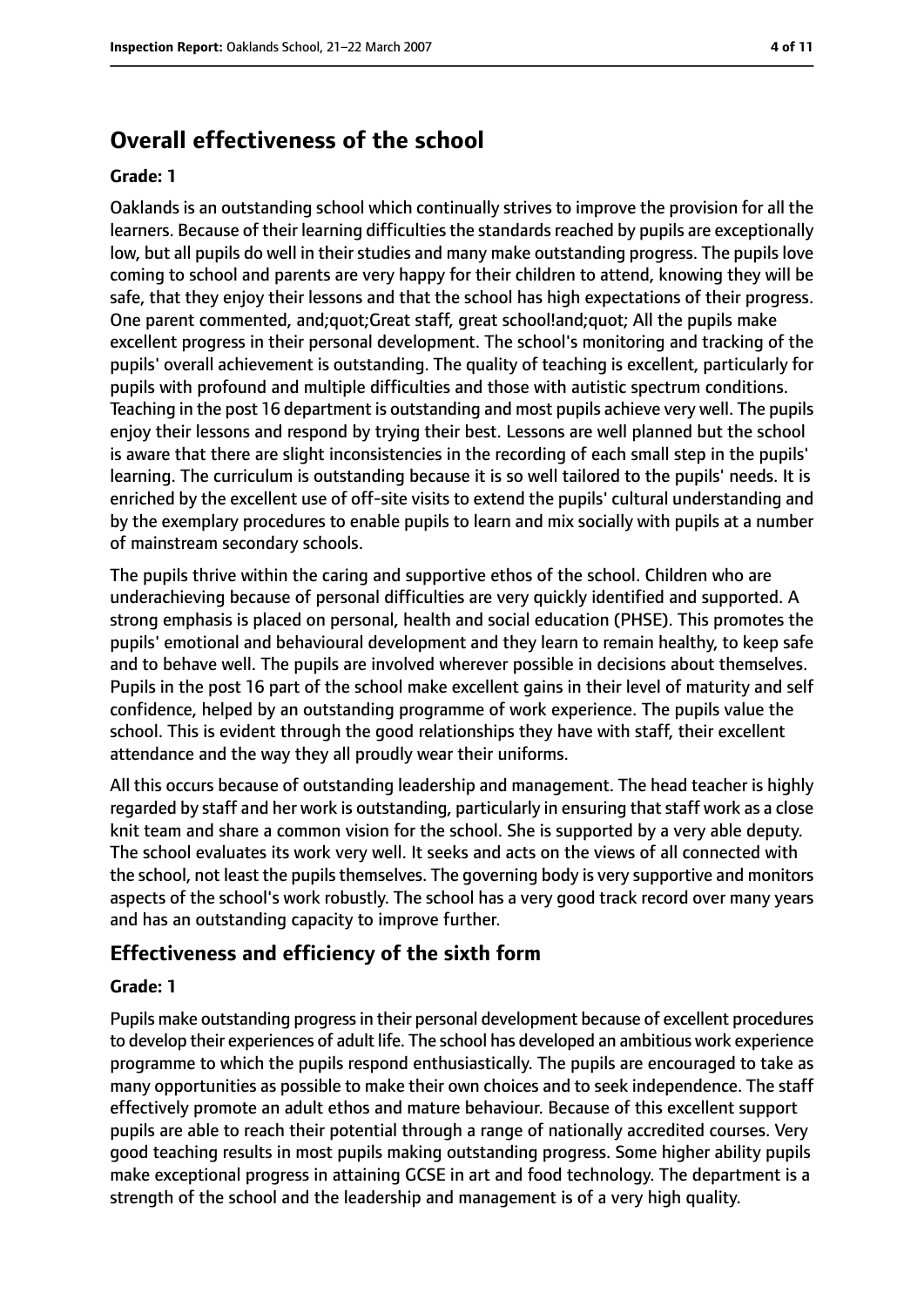### **What the school should do to improve further**

Ensure there is consistent recording of the small steps in pupils' learning

### **Achievement and standards**

#### **Grade: 1**

#### **Grade for sixth form: 1**

Although standards when compared to national averages are exceptionally low, all the pupils achieve highly and many make excellent progress in meeting challenging individual targets. The pupils with English as an additional language are well supported and make very good progress. There is slight inconsistency in the way teachers record each small step in progress which pupils make. However, the tracking of pupils' progress over time in their acquisition of basic skills, bearing in mind their learning difficulties, is exceptional and this has a significant impact on their achievement.

### **Personal development and well-being**

#### **Grade: 1**

#### **Grade for sixth form: 1**

The pupils' excellent progress in personal development reflects the school's strong management of behaviour and emphasis on moral and social values. Pupils' spiritual, moral and social development is outstanding. Many examples were observed during the inspection of pupils helping others. The pupils' spiritual development is excellent. For instance, pupils were observed in assembly singing a song with a shared joy and feeling of togetherness that inspired all those present. Pupils' cultural understanding is very good.

The school is calm because pupils feel safe and confident and know what is expected from them. Older pupils develop their understanding of sex and relationships through very good provision in PHSE. The pupils gradually gain knowledge of healthy lifestyles and healthy eating and they have many opportunities to take part in physical activity during the day. The pupils are also able to join in sporting activities at lunchtime and at after school clubs. They develop their social skills through the many communal activities. Older pupils in post 16 provision learn valuable work related skills through work experience. Attendance is outstanding because pupils' enjoy school so much and love to be there. Those pupils who were spoken to were emphatic that there was no bullying or unpleasantness and that they found this school better than any other they had attended.

### **Quality of provision**

### **Teaching and learning**

#### **Grade: 1**

#### **Grade for sixth form: 1**

Teachers know their pupils very well and this enables them to plan interesting well paced lessons. There are occasional inconsistencies in the recording of the small steps in pupils' learning. There are very good relationships between classroom teams and the teaching assistants support pupils effectively. The pupils like their teachers and enjoy their lessons. In one outstanding lesson, pupils with PMLD were fascinated by the beating of a drum and an echo effect on a microphone as the teacher enabled them to gain sensory experience of the rhythm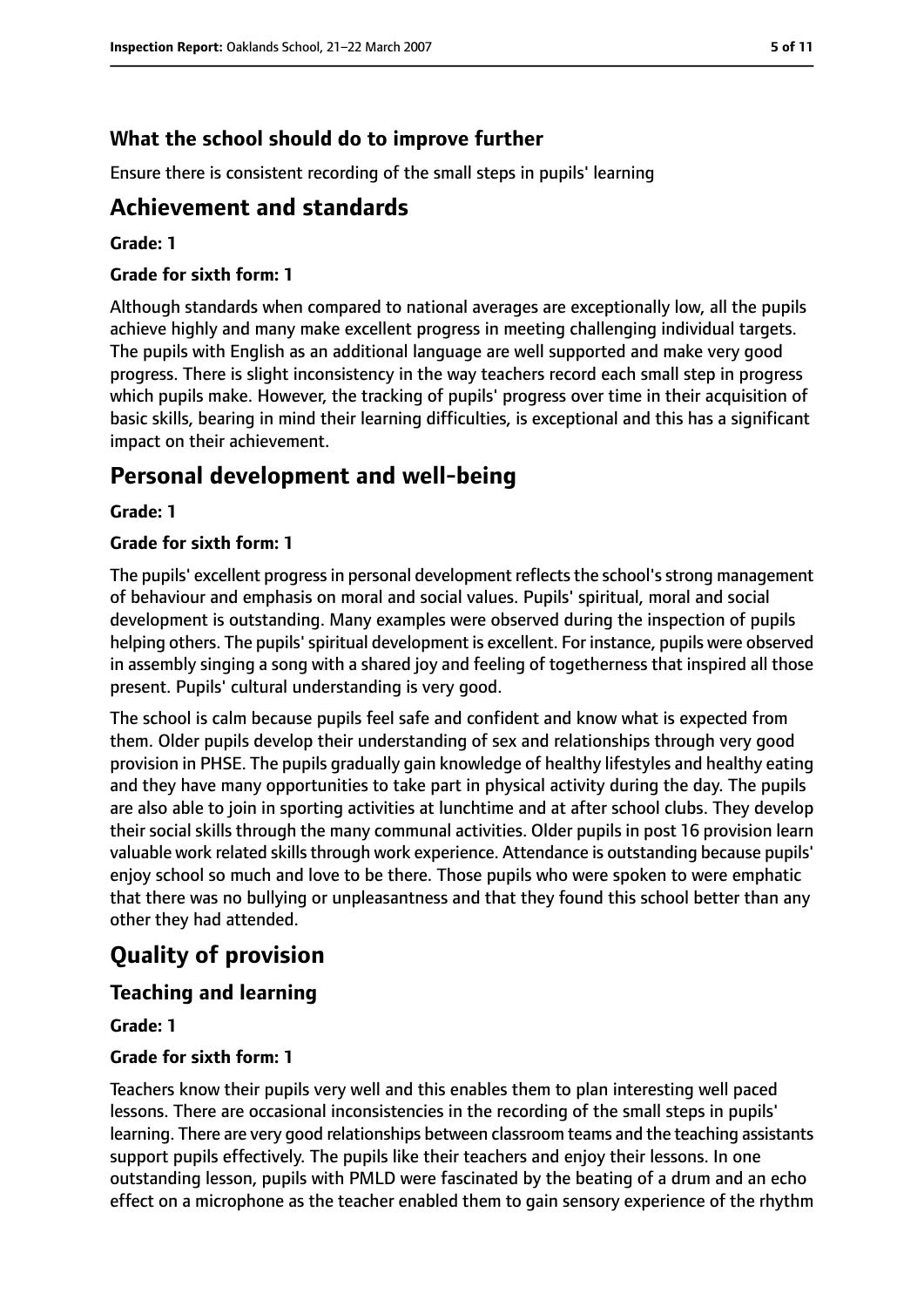in a poem. The teaching of pupils with autism and those with English as an additional language is outstandingly well organised and this enables these pupils to make very good progress. Teaching in the post 16 department is well planned to create many opportunities for the pupils to develop independence and self confidence.

#### **Curriculum and other activities**

#### **Grade: 1**

#### **Grade for sixth form: 1**

Pupils enjoy a carefully constructed curriculum which is very well adapted to their needs. The curriculum is rigorously monitored for its' effectiveness. There are a range of very good programmes for post 16 pupils and particularly good provision for work related learning. Programmes in PHSE underpin much of the school's work and these have a significant impact on the pupils' achievement in personal skills, their knowledge about the advantages of a healthy lifestyle and about their own safety. There is a wide range of activities to take pupils out of the classroom, teaching them to behave appropriately in the community and showing them that new things can be learned in all sorts of situations. The school provides an exemplary range of opportunities for pupils to experience mainstream school provision and to socialise and work with mainstream 'buddies'. This adds substantially to the pupils' social skills, their self confidence and their interest in learning.

#### **Care, guidance and support**

#### **Grade: 1**

#### **Grade for sixth form: 1**

The school provides a high standard of care and support for pupils. Child protection procedures are effective. There are excellent procedures for risk assessments and the necessary checks on staff are in place. Governors regularly monitor health and safety policy. The learning mentor has a specific role in supporting vulnerable pupils. The generous staffing means pupils have many opportunities to talk to adults and there are very supportive relationships. Many pupils, especially in the post 16 provision, contribute where possible to the assessment of their own work. The pupils have a very good understanding of their personal development targets. Every pupil's achievements are discussed and celebrated by the class at the end of each day. The information which is given to parents for Annual Review meetings is of a very high standard and superbly presented. Parents are fully involved in target setting and they report a high degree of satisfaction with their level of involvement in their child's education. Pupils receive very good advice and support as they are about to leave school. There are outstanding links with other schools and local colleges.

### **Leadership and management**

#### **Grade: 1**

#### **Grade for sixth form: 1**

The head teacher shows outstanding leadership through her commitment to her staff and pupils and her determination to maintain the highest standards of teaching and care. She is supported by a strong senior team. A strength of the school lies in the effective way the managers monitor, evaluate and improve on every aspect of the school's performance. For instance the senior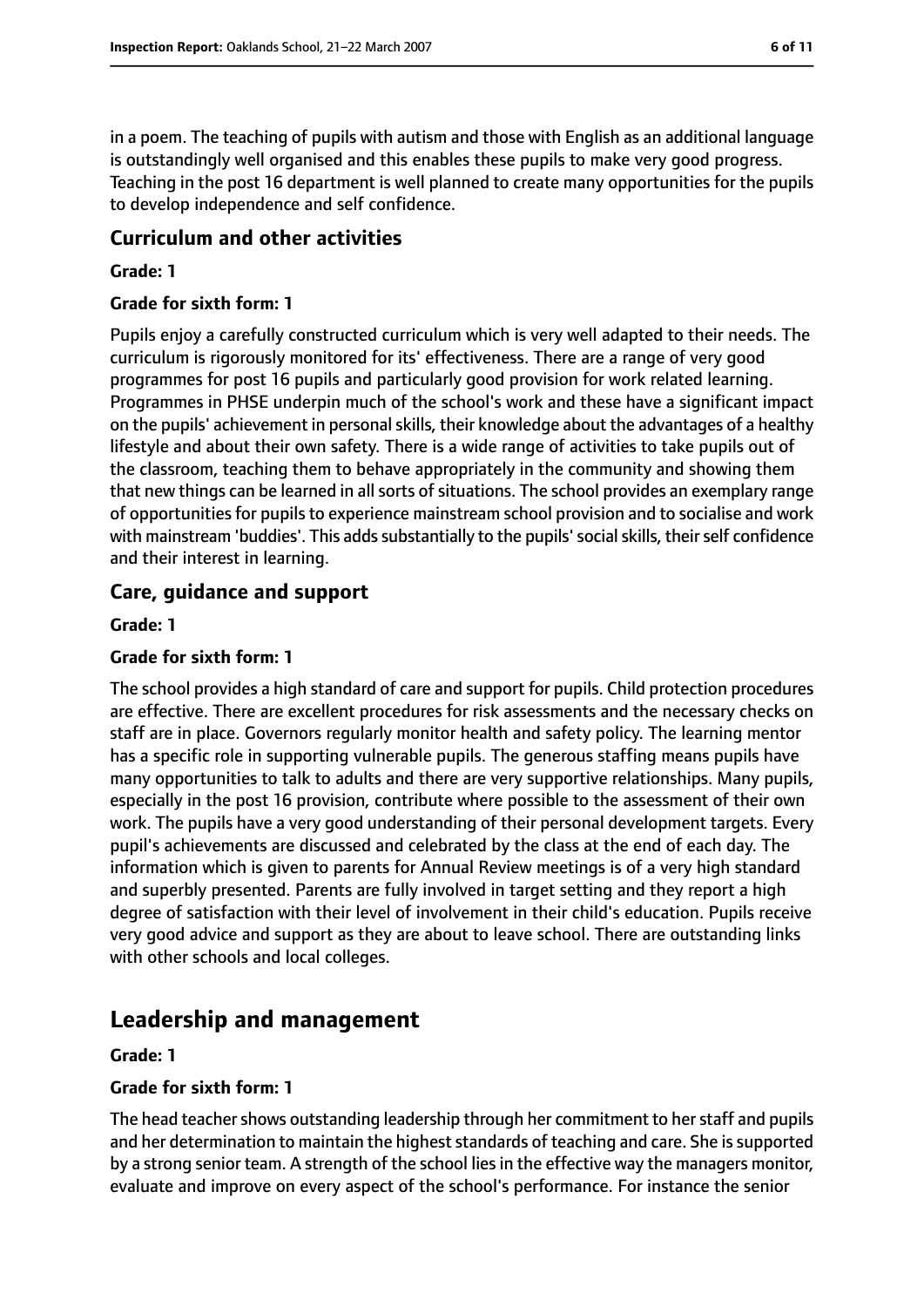team is aware of the occasional inconsistency of recording pupils' progress and has recently developed strategies to improve this aspect.

Communication within the school is excellent. Staff are fully consulted and feel involved and valued. The quality of professional training for staff is outstanding. This has a significant beneficial effect on pupils' achievements. Governors provide effective support to the school and they closely monitor the school's budget and standards of health and safety. They are developing a good grasp of the school's strengths and areas for further development. Relationships with parents are extremely good because communication from school is very well organised and parents are actively encouraged to be involved with their child's education. The school has maintained consistent improvement since the previous inspection and has an excellent capacity to improve further.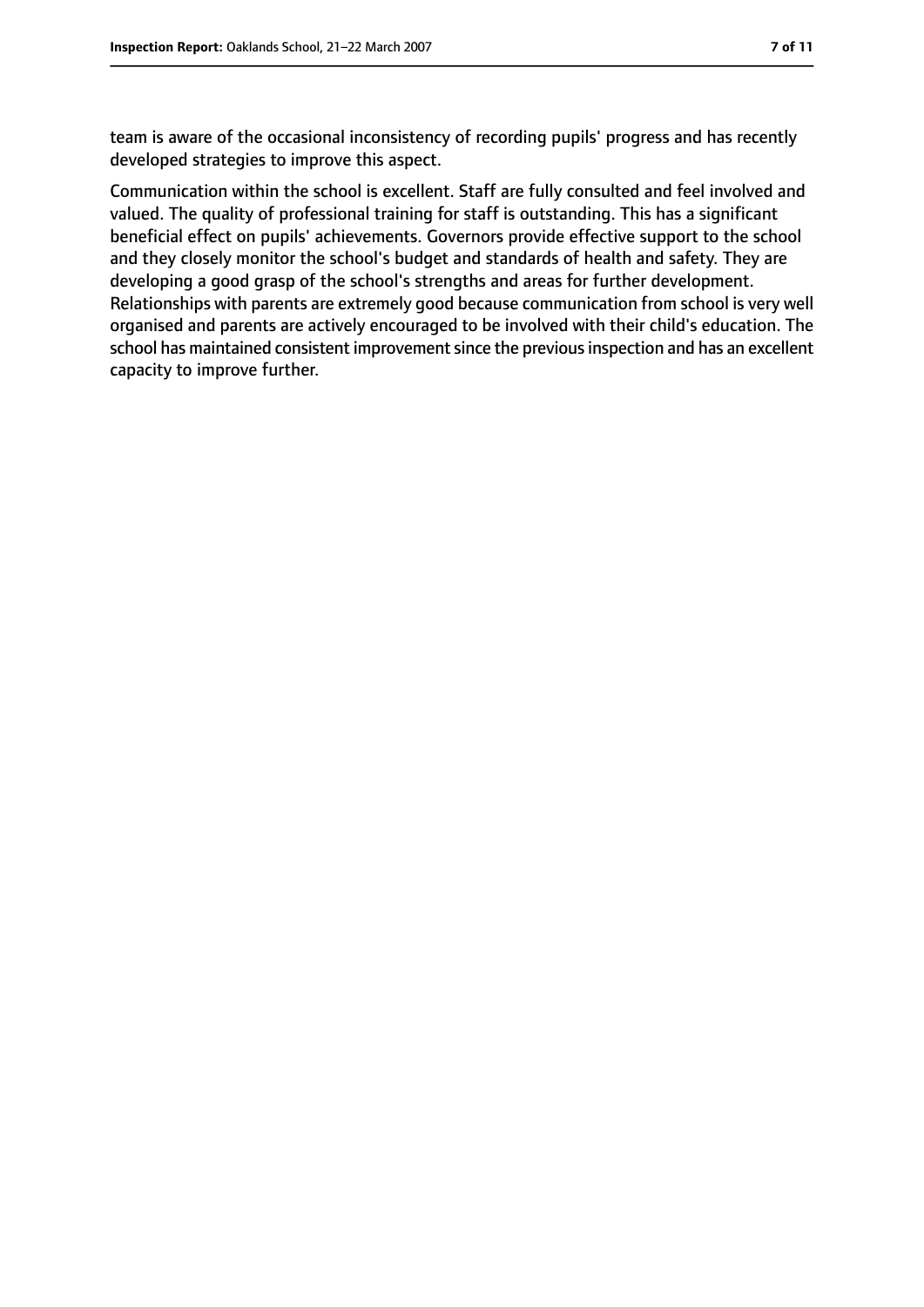**Any complaints about the inspection or the report should be made following the procedures set out in the guidance 'Complaints about school inspection', which is available from Ofsted's website: www.ofsted.gov.uk.**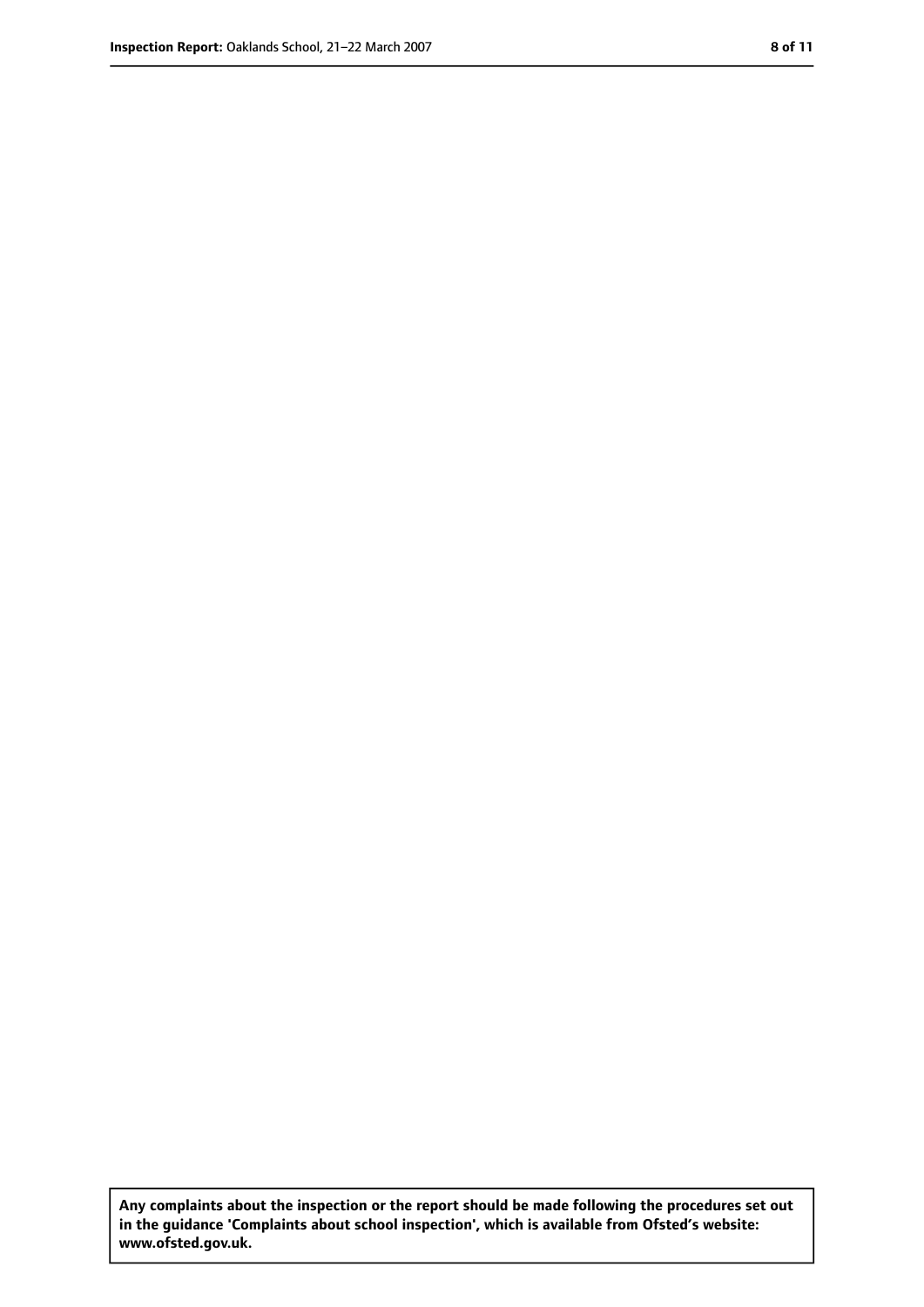#### **Annex A**

### **Inspection judgements**

| Key to judgements: grade 1 is outstanding, grade 2 good, grade 3 satisfactory, $\vert$ | School         | $16-19$ |
|----------------------------------------------------------------------------------------|----------------|---------|
| and arade 4 inadeauate                                                                 | <b>Overall</b> |         |

### **Overall effectiveness**

| How effective, efficient and inclusive is the provision of<br>education, integrated care and any extended services in meeting<br>the needs of learners? |     |     |
|---------------------------------------------------------------------------------------------------------------------------------------------------------|-----|-----|
| How well does the school work in partnership with others to<br>promote learners' well-being?                                                            |     |     |
| The effectiveness of the school's self-evaluation                                                                                                       |     |     |
| The capacity to make any necessary improvements                                                                                                         |     |     |
| Effective steps have been taken to promote improvement since<br>the last inspection                                                                     | Yes | Yes |

### **Achievement and standards**

| How well do learners achieve?                                                                               |  |
|-------------------------------------------------------------------------------------------------------------|--|
| The standards <sup>1</sup> reached by learners                                                              |  |
| How well learners make progress, taking account of any significant<br>variations between groups of learners |  |
| How well learners with learning difficulties and disabilities make<br>progress                              |  |

### **Personal development and well-being**

| How good is the overall personal development and<br>well-being of the learners?                                  |  |
|------------------------------------------------------------------------------------------------------------------|--|
| The extent of learners' spiritual, moral, social and cultural<br>development                                     |  |
| The behaviour of learners                                                                                        |  |
| The attendance of learners                                                                                       |  |
| How well learners enjoy their education                                                                          |  |
| The extent to which learners adopt safe practices                                                                |  |
| The extent to which learners adopt healthy lifestyles                                                            |  |
| The extent to which learners make a positive contribution to<br>the community                                    |  |
| How well learners develop workplace and other skills that will<br>contribute to their future economic well-being |  |

### **The quality of provision**

| How effective are teaching and learning in meeting the<br>full range of the learners' needs? |  |
|----------------------------------------------------------------------------------------------|--|
| How well do the curriculum and other activities meet the                                     |  |
| range of needs and interests of learners?                                                    |  |
| How well are learners cared for, guided and supported?                                       |  |

 $^1$  Grade 1 - Exceptionally and consistently high; Grade 2 - Generally above average with none significantly below average; Grade 3 - Broadly average to below average; Grade 4 - Exceptionally low.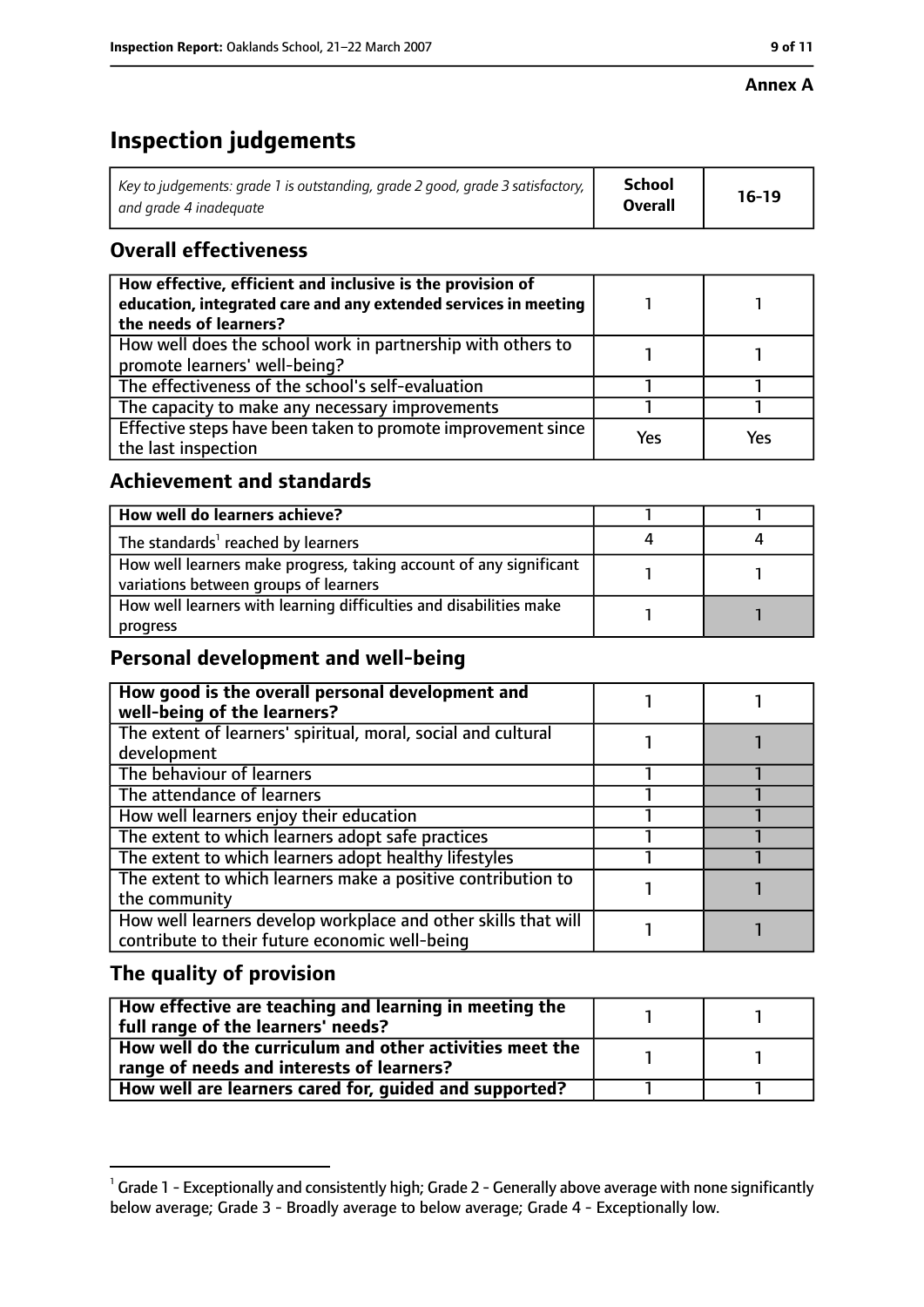#### **Annex A**

## **Leadership and management**

| How effective are leadership and management in raising<br>achievement and supporting all learners?                                                 |           |     |
|----------------------------------------------------------------------------------------------------------------------------------------------------|-----------|-----|
| How effectively leaders and managers at all levels set clear<br>direction leading to improvement and promote high quality of<br>care and education |           |     |
| How effectively performance is monitored, evaluated and<br>improved to meet challenging targets                                                    |           |     |
| How well equality of opportunity is promoted and discrimination<br>tackled so that all learners achieve as well as they can                        |           |     |
| How effectively and efficiently resources, including staff, are<br>deployed to achieve value for money                                             |           |     |
| The extent to which governors and other supervisory boards<br>discharge their responsibilities                                                     |           |     |
| Do procedures for safequarding learners meet current<br>qovernment requirements?                                                                   | Yes       | Yes |
| Does this school require special measures?                                                                                                         | <b>No</b> |     |
| Does this school require a notice to improve?                                                                                                      | No        |     |